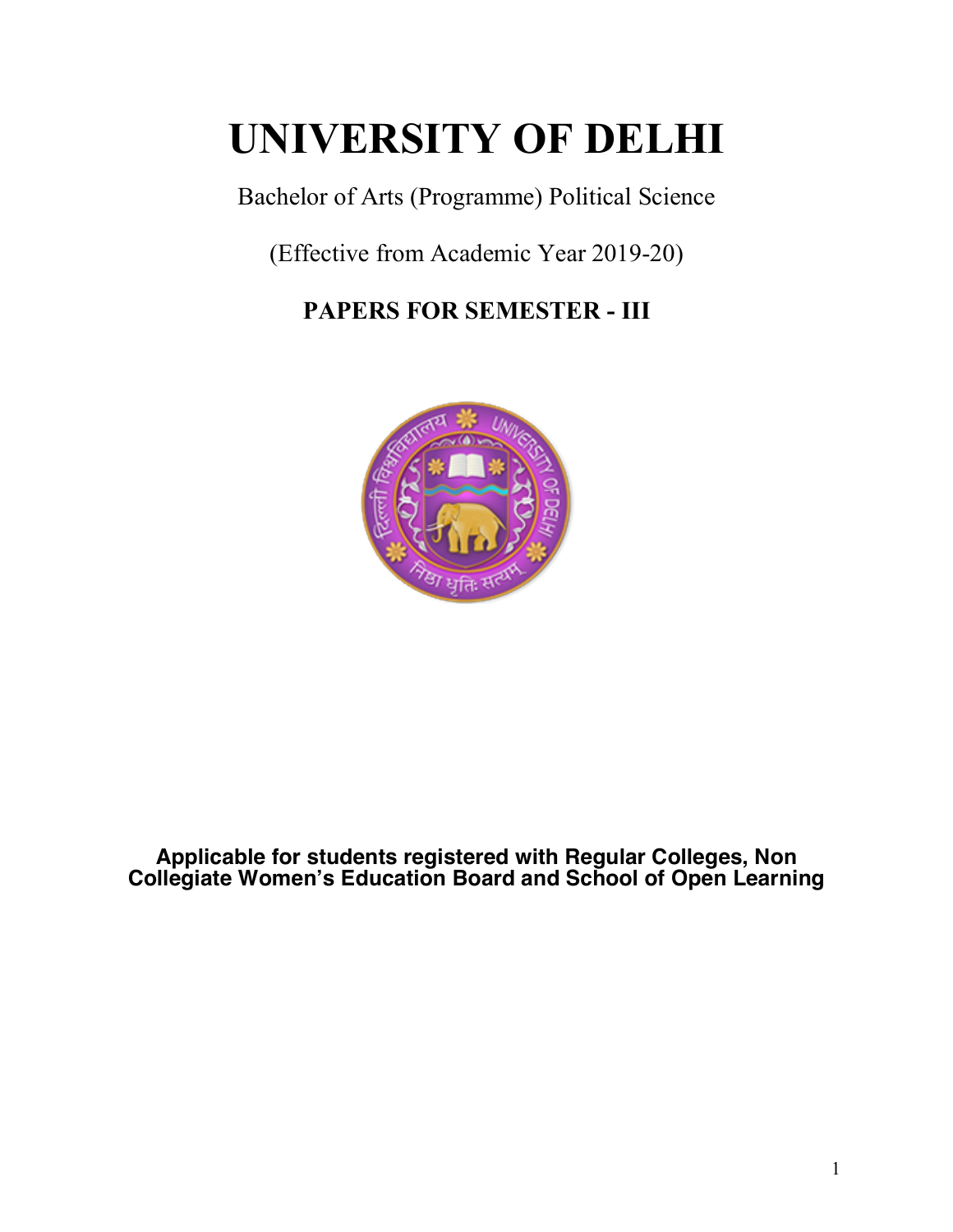# **List of Papers and Courses for Semester- III**

# **A. Discipline Specific Core Course**

1. Paper III - Comparative Government and Politics

# **D. Ability Enhancement (Elective) Skill Based Course (4)**

1. Legislative Support

# **Distribution of Courses for Semester - III**

| S.<br>NO. | Course                               |                                          | Paper                                     |                    |  |
|-----------|--------------------------------------|------------------------------------------|-------------------------------------------|--------------------|--|
|           | <b>SEMESTER - III</b>                |                                          |                                           |                    |  |
| 3.1       | Subject - I<br>Political Science - 3 | Discipline Specific Core                 | Comparative<br>Government and<br>Politics | <b>DSC IC</b>      |  |
| 3.2       | Subject - II (Any<br>Other)          | Discipline Specific Core                 |                                           | <b>DSC IIC</b>     |  |
| 3.3       | English                              | Core (Compulsory)                        |                                           | CC                 |  |
| 3.4       | Skill Based - 1                      | <b>Ability Enhancement</b><br>(Elective) | <b>Legislative Support</b>                | <b>AECC</b><br>(1) |  |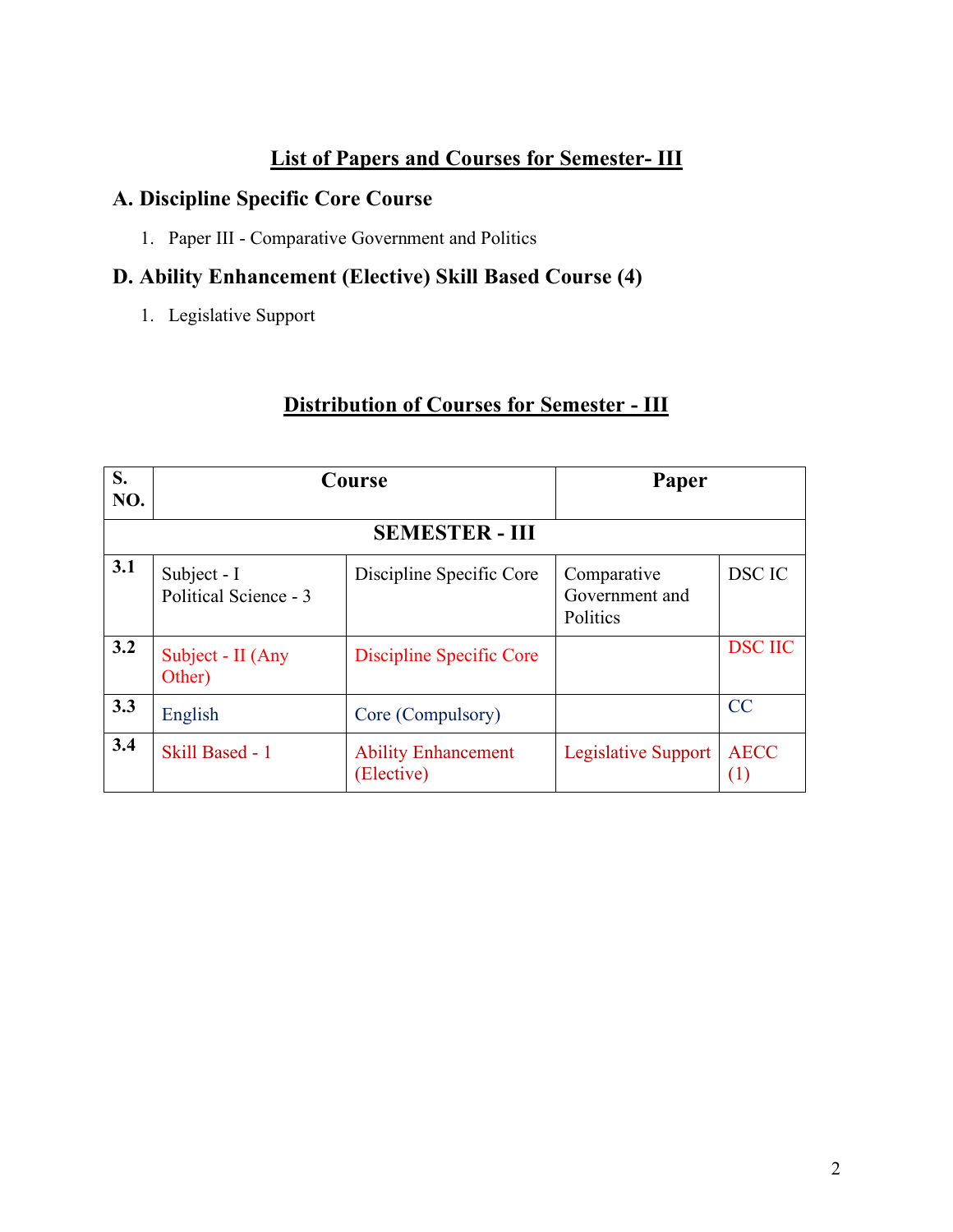# **Paper III - Comparative Government and Politics (62324306) Core Course - (CC) Credit:6**

## Course Objective

The purpose of the course is to familiarise students with the nature and scope of the study of comparative politics. The course aims at examining politics in a historical framework while engaging with various themes of comparative analysis in developed and developing countries. The objectives of the course further remain to provide information and knowledge to students on constitutional development and the political economy of diverse countries such as Britain, Brazil, Nigeria and China.

## Course Learning Outcomes

The paper will equip students with an in-depth understanding of nature, and scope of comparative politics. The course will enhance student's understanding of comparative analysis both in developed and developing countries. The course will enable students in understanding historical context of modern state, constitutional development and their political economy with specific references; such as capitalism as a case of reference to Britain, socialism with reference to China, colonialism and decolonization with reference to Brazil and Nigeria. The course will develop analytical skills of students to discuss the contemporary debates on the changing nature of state in the context of globalisation.

## Unit 1

**The nature, scope and methods of comparative political analysis (10 lectures)**

## Unit 2 **Comparing Regimes: Authoritarian and Democratic (06 lectures)**

# Unit 3

**Classifications of political systems (15 lectures):** a) Parliamentary and Presidential: UK and USA b) Federal and Unitary: Canada and China

## Unit 4

**Electoral Systems: First past the post, proportional representation, mixed systems (7 lectures)**

# Unit 5

**Party Systems: one-party, two-party and multi-party systems (09 lectures)**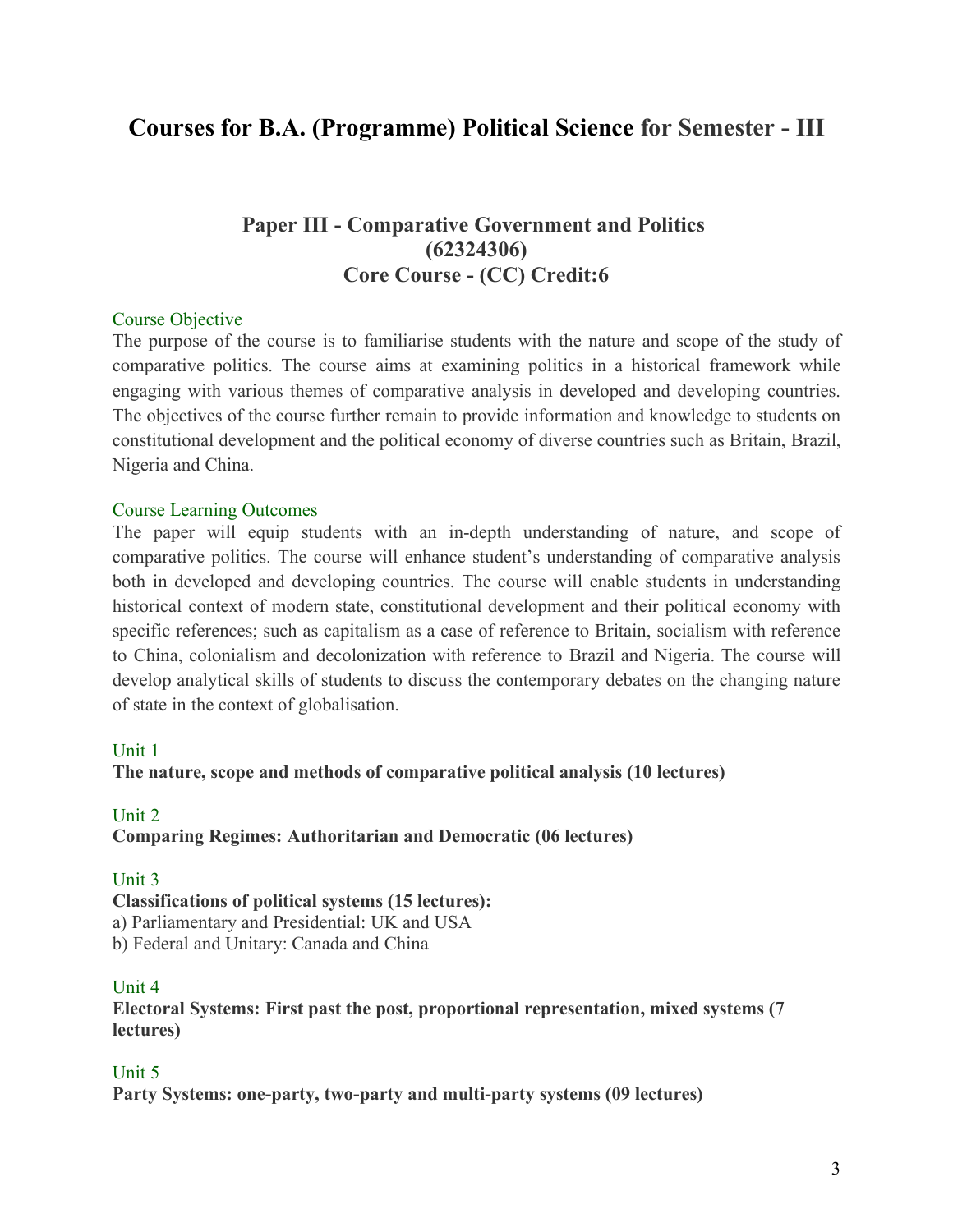## Unit 6

## **Contemporary debates on the nature of state (13 lectures):**

the security state and the changing nature of nation-state in the context of globalization.

# References

## **Essential Texts**

Bara, J & Pennington, M. (eds.). (2009) Comparative Politics. New Delhi: Sage.

Caramani, D. (ed.). (2008) Comparative Politics. Oxford: Oxford University Press.

Hague, R. and Harrop, M. (2010) Comparative Government and Politics: An Introduction. (Eight Edition). London: Palgrave McMillan.

Ishiyama, J.T. and Breuning, M. (eds.). (2011) 21st Century Political Science: A Reference Book. Los Angeles: Sage.

Newton, K. and Deth, Jan W. V. (2010) Foundations of Comparative Politics: Democracies of the Modern World. Cambridge: Cambridge University Press.

O'Neil, P. (2009) Essentials of Comparative Politics. (Third Edition). New York: WW. Norton & Company, Inc.

Palekar, S.A. (2009) Comparative Government and Politics. New Delhi: PHI Learning Pvt. Ltd.

# **Unit Wise Compulsory Readings:**

# **Unit 1.**

Caramani, D. (2008) 'Introduction to Comparative Politics', in Caramani, D. (ed.) Comparative Politics. Oxford: Oxford University Press, pp. 1-23.

Mohanty, M. (1975) 'Comparative Political Theory and Third World Sensitivity', in Teaching Politics. Nos. 1 & 2, pp. 22-38.

# **Unit 2.**

Webb, E. (2011) 'Totalitarianism and Authoritarianism', in Ishiyama, J. T. and Breuning, M. (eds.) 21st Century Political Science: A Reference Book. Los Angeles: Sage, pp. 249-257.

Hague, R. and Harrop, M. (2004) Comparative Government and Politics: An Introduction. London: Palgrave McMillan, pp. 36-50, 51-68.

# **Unit 3a.**

Hague, R and Harrop, M. (2004) 'The Political Executive', in Comparative Government and Politics: An Introduction. London: Palgrave McMillan, pp. 268-290.

# **Unit 3b.**

Cameron, D. R. (2002) 'Canada', in Ann L. G. (ed.) Handbook of Federal Countries. Montreal &Kingston: McGill Queen's University Press, pp. 105-119.

Peter, H. (2002) 'Canada: A Federal Society-Despite Its Constitution', in Rekha Saxena. (ed.) Mapping Canadian Federalism for India. New Delhi: Konark Publisher, Pvt., pp. 115-129.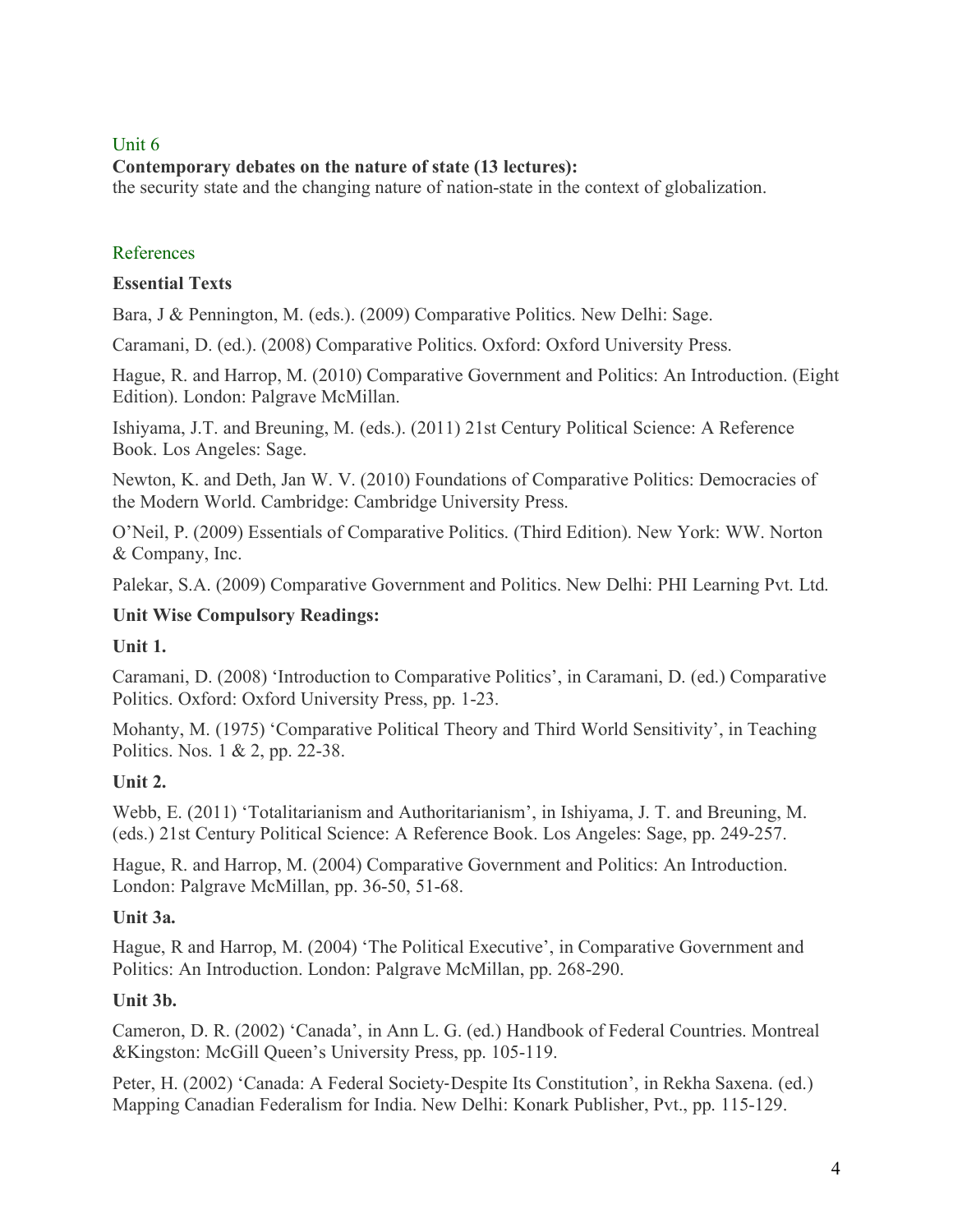Dhillon, Michael. (2009), 'Government and Politics', in Contemporary China: An Introduction. London, New York: Routledge, 2009, pp. 137-160

# **Unit 4.**

Evans, Jocelyn A.J. (2009) 'Electoral Systems', in Bara, J. and Pennington, M. (eds.) Comparative Politics. New Delhi: Sage, pp. 93-119.

Downs, W. M. (2011) 'Electoral Systems in Comparative Perspectives', in Ishiyama, J. T. and Breuning, M. (eds.) 21st Century Political Science: A Reference Book. Los Angeles: Sage, pp. 159-167.

# **Unit 5.**

Cole, A. (2011) 'Comparative Political Parties: Systems and Organizations', in Ishiyama, J.T. and Breuning, M. (eds.) 21st Century Political Science: A Reference Book. Los Angeles: Sage, pp. 150-158.

Caramani, D. (2008) 'Party Systems', in Caramani, D. (ed.) Comparative Politics. Oxford: Oxford University Press, pp. 293-317, 318-347.

# **Unit 6.**

Poggi, Gianfranco. (2008) 'The nation-state', in Caramani, D. (ed.) Comparative Politics. Oxford: Oxford University Press pp. 85-107.

Hague, R. and Harrop, M. (2004) 'The state in a global context', in Comparative Government and Politics: An Introduction. London: Palgrave McMillan, pp. 17-34.

# Additional Resources:

# **Classic Readings**

Aristotle: 'Politics,' Benjamin Jowett, Batoche Books, The Clarendon Press, 1999

Karl Marx: Critique of Political Economy, Progress Publishers, Moscow, Translated: S.W. Ryazanskaya, 1859

Roy Macridis: The Study of Comparative Government, Random House 1966/'The modern Political Regimes: Patterns and Institutions', 1986.

# **Additional Readings:**

Bara, J. (2009) 'Methods for Comparative Analysis', in Bara, J. & Pennington, M. (eds.) Comparative Politics. New Delhi: Sage, pp. 40-65.

Blondel, J. (1996) 'Then and Now: Comparative Politics', Political Studies. Vol. 47, Issue 1, pp. 152-160

Chandhoke, N. (1996) 'Limits of Comparative Political Analysis', Economic and Political Weekly. vol. 31, No. 4, (January 27), pp. PE 2-PE8.

Mair, P. (2008) 'Democracy', in Carmani, D. (ed.) Comparative Politics. Oxford: Oxford University Press, pp. 108-132.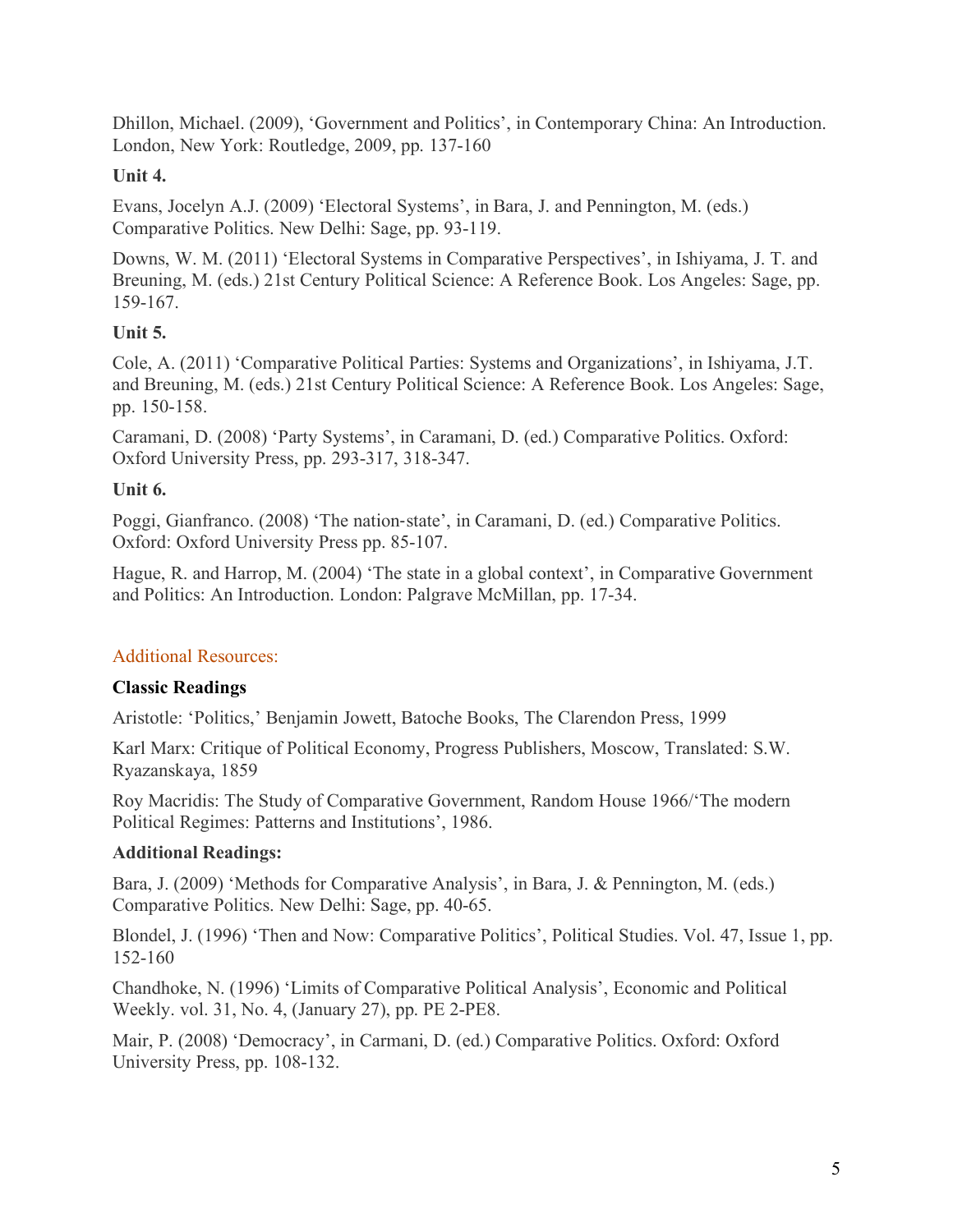Robbins, J. W. (2011) 'Parsidentialism Verses Parliamentarism', in Ishiyama, J. T. and Marijke, B. (eds.) 21st Century Political Science: A Reference Book. Los Angeles: Sage, pp. 177-185.

Watts, D. (2003) Understanding US/UK Government and Politics. Manchester: Manchester University Press, pp. 1-25; 66-105; 106-138.

| Unit                                     | Course Learning                              | Teaching and Learning Assessment Method        |                         |
|------------------------------------------|----------------------------------------------|------------------------------------------------|-------------------------|
|                                          | Outcome                                      | <b>Activities</b>                              |                         |
| 1. The nature, scope                     | Learning what, why                           | Primarily theory class                         | Assessment through      |
| and methods of                           | and how to compare                           | with power point                               | discussion on nature of |
| comparative political                    | with an objective to                         | presentations                                  | comparative politics    |
| discern Eurocentric bias<br>analysis     |                                              |                                                | and eurocentricism      |
| 2. Comparing Regimes: Student will learn |                                              | Theory lectures and                            | Student will be         |
| Authoritarian and                        | different forms of                           | examples from the                              | encouraged to have      |
| Democratic                               | government like                              | globe help student                             | discussion on merits    |
|                                          | unitary, federal,                            | understand the nuances                         | and demerits of         |
|                                          | democratic, totalitarian                     | of specific forms of                           | different forms and     |
|                                          | etc                                          | government                                     | desirability for India  |
| 3. Classifications of                    | To study parliamentary                       | Through lectures and                           | Students may prepare    |
| political systems                        | and presidential and                         | power point                                    | project and have a      |
|                                          | unitary and federal                          | presentations students                         | group discussion on     |
|                                          | suystems                                     | will study the different                       | different political     |
|                                          |                                              | political systems                              | systems                 |
| 4. Electoral Systems                     | Electoral systems have                       | Comparative study                              | Students can prepare    |
|                                          | been key to understand                       | through lectures and                           | project on similar      |
|                                          | the political systems                        | presentation by students systems but different |                         |
|                                          |                                              | on different electoral                         | outcomes or             |
|                                          |                                              | systems                                        | assignments on classics |
| 5 Party Systems                          | Students will learn the                      | Theoretical study                              | Student may review      |
|                                          | emergence of parties                         | through classics and                           | some classics and       |
|                                          | and party system                             | Power point                                    | demonstrate working of  |
|                                          |                                              | presentation of                                | parties by grouping     |
|                                          |                                              | comparative study of                           | themselves              |
|                                          |                                              | elections system                               |                         |
| 6. Contemporary                          | To understand the                            | Lectures and study of                          | Students may            |
| debates on the nature of evolution and   |                                              | classics to understand                         | encourage to prepare    |
| state                                    | development of nation                        | the Nation and state                           | project on comparative  |
|                                          | state and its                                | debate in West and East study of emergence of  |                         |
|                                          | contemporary form, the and the dimensions of |                                                | nation state            |
|                                          | security state                               | security state                                 |                         |

#### Teaching Learning Process

# Keywords

Comparative method, Regime types, Political systems, Electoral Systems, Party Systems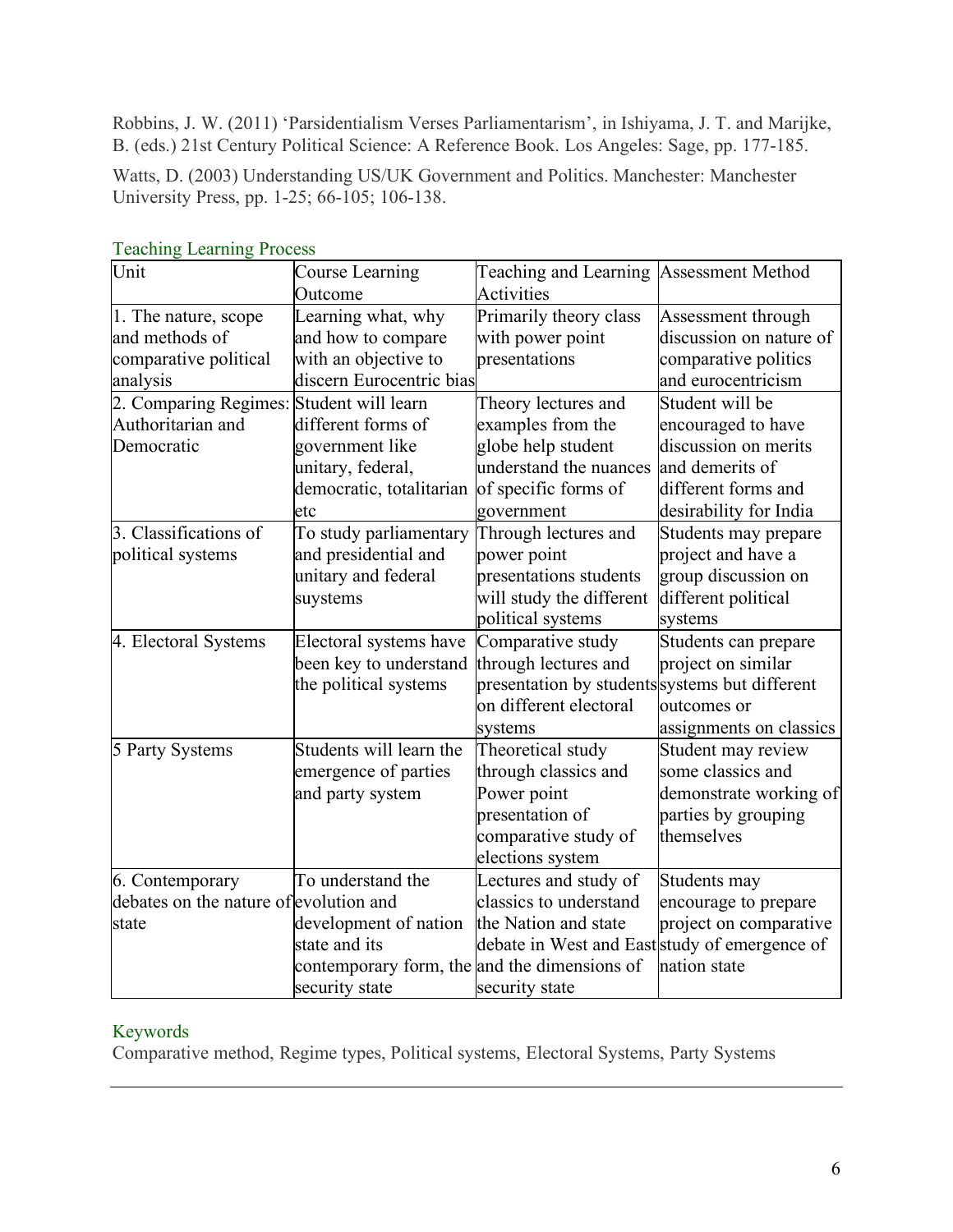# **AE1 - Legislative Support (62323312) AECC (Electives) - (AECCE) Credit:4**

# Course Objective

To acquaint the student with the legislative process in India at various levels, introduce them to the functions of peoples' representatives and provide elementary skills to be part of a legislative support team. Peoples' representatives need support for the multiple tasks they are supposed to undertake.

The need to understand complex policy issues, draft new legislation, track and analyse ongoing bills, make speeches and floor statements, write articles and press releases, attend legislative meetings, conduct meetings with various stakeholders, monitor media and public developments, manage constituent relations and handle inter-office communications. All over the world, elected representatives have an office with specialised support team to carry out these tasks.

With about 5000 MPs and MLAs, and more than 30 lakhs representatives at the Panchayati Raj level, there is a vast need for legislative support among representatives that needs to be addressed. This course will equip the students with basic skills for this task and expose them to real life legislative work. In the process of learning legislative support skills, students will also build and deepen their understanding of the Indian political process.

# Course Learning Outcomes

On successful completion of the course, students will be able to:

- Demonstrate knowledge of the structure and the functions of legislating bodies in India
- Demonstrate knowledge of the law making procedure in India
- Acquire skills related to a close reading of legislative documents
- Understand the relationship between the people and their elected representatives
- Develop basic skills to become a part of a support team engaged at different levels of the law making functions

## Unit 1

## **Powers and functions of people's representatives at different tiers of governance**

Members of Parliament, State Legislative Assemblies, functionaries of rural and urban local selfgovernment from Zila Parishads/Municipal Corporation to Panchayat/Ward. (Weeks 1-3)

# Unit 2

## **Supporting the legislative process:**

How a Bill becomes a Law, Role of the Standing Committee in reviewing a Bill, Legislative Consultations, amendments to a Bill, the framing of Rules and Regulations. (Week 4)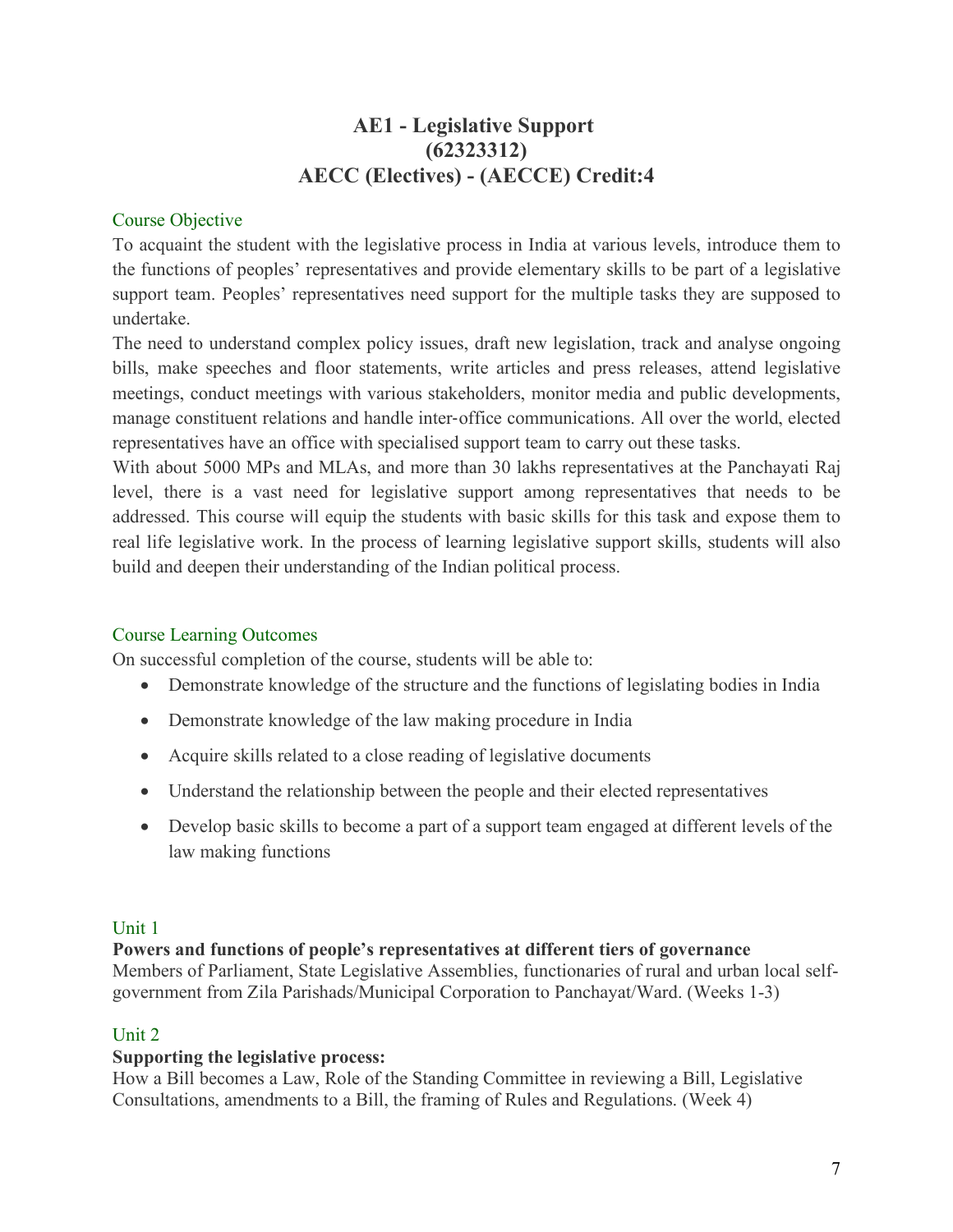## Unit 3

#### **Supporting the legislative committees**

Types of committees, Role of committees in reviewing government finances, policy, programmes, and legislation (Weeks 5-7)

#### Unit 4

#### **Reading the budget document:**

Overview of Budget Process, Role of Parliament in reviewing the Union Budget, Railway Budget, Examination of Demands for Grants of Ministries, Working of Ministries. (Weeks 8-10)

#### Unit 5

#### **Support in media monitoring and communication:**

Types of media and their significance for legislators. Basics of communication in print and electronic media (Weeks 11-12)

#### References

Madhavan, M.R. & N. Wahi, Financing of Election Campaigns PRS, Centre for Policy Research, New Delhi, 2008. URL:

http://www.prsindia.org/uploads/media/conference/Campaign\_finance\_brief.pdf

Vanka, S., Primer on MPLADS Centre for Policy Research, New Delhi, 2008. URL: http://www.prsindia.org/parliamenttrack/primers/mplads-487/

Kalra, H., Public Engagement with the Legislative Process PRS, Centre for Policy Research, New Delhi, 2011. URL:

http://www.prsindia.org/administrator/uploads/media/Conference%202011/Public%20Engageme nt%20with%20the%20Legislative%20Process.pdf

Government of India (Lok Sabha Secretariat) Parliamentary Procedures (Abstract Series), 2009. URL: http://164.100.47.132/LssNew/abstract/index.aspx

Government of India, (Ministry of Parliamentary Affairs) Legislation, Parliamentary Procedure, 2009. URL: http://mpa.nic.in/Manual/Manual\_English/Chapter/chapter-09.htm

Government of India, (Ministry of Parliamentary Affairs) Subordinate Legislation, Parliamentary Procedure, 2009. URL: http://mpa.nic.in/Manual/Manual\_English/Chapter/chapter-11.htm

Kapur, Devesh and Pratap Banu Mehta, "The Indian Parliament as an Institution of Accountability," Democracy, Governance and Human Rights, Programme Paper Number 23, United Nations Research Institute for Social Development, January 2006. URL: http://www.unrisd.org/UNRISD/website/document.nsf/240da49ca467a53f80256b4f005ef245/8e 6fc72d6b546696c1257123002fcceb/\$FILE/KapMeht.pdf

Agarwal, O.P. and T.V. Somanathan, "Public Policy Making in India: Issues and Remedies," February, 2005. URL:

http://www.cprindia.org/admin/paper/Public\_Policy\_Making\_in\_India\_14205\_TV\_SOMANAT HAN.pdf.